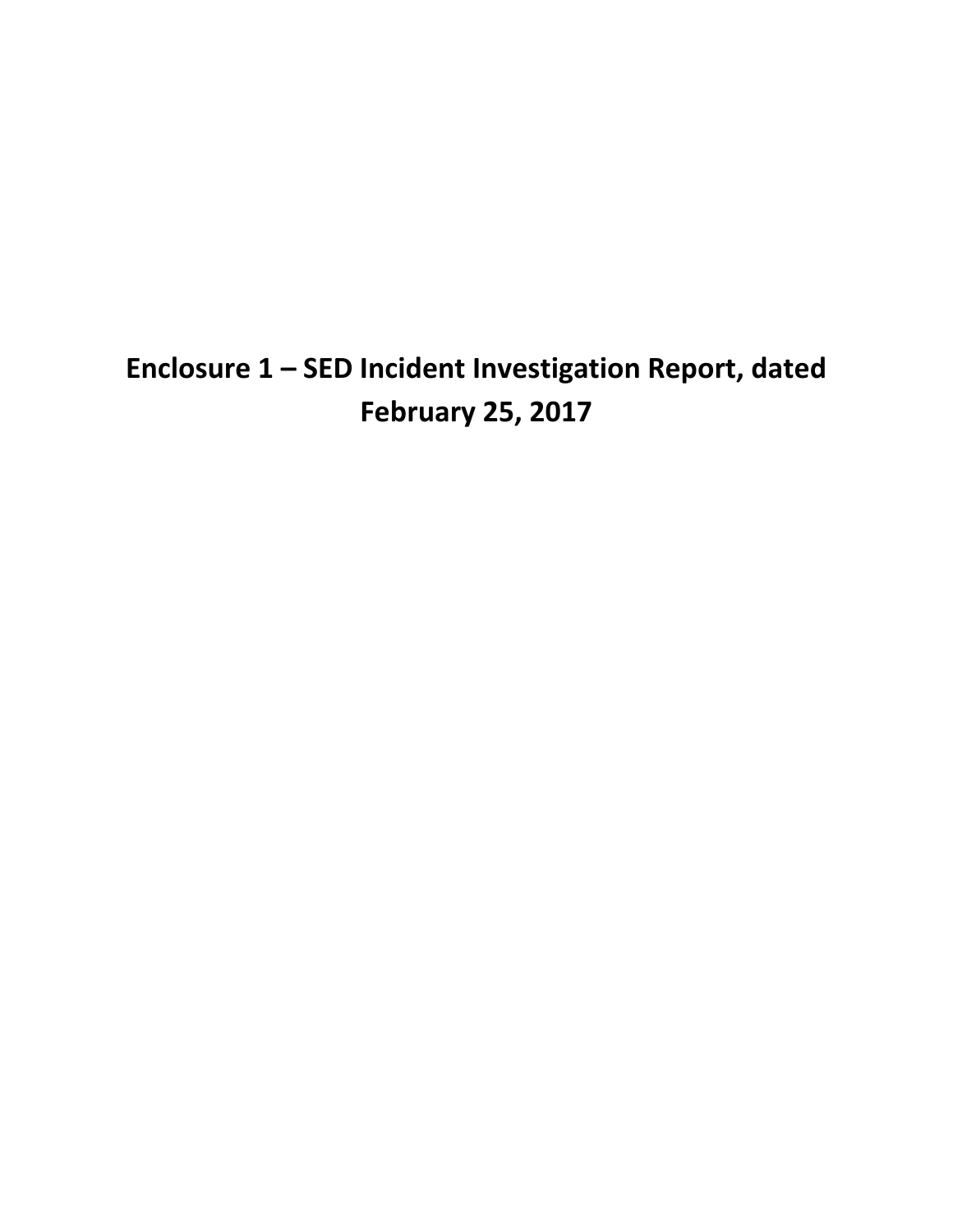### **CALIFORNIA PUBLIC UTILITIES COMMISSION Safety and Enforcement Division Electric Safety and Reliability Branch**

### **Incident Investigation Report**

**Report Date:** 2/25/2017

**Incident Number:** E20151018-01

**Utility:** PG&E

**Date and Time of the Incident:** 10/18/2015, 7:00:00 AM

### **Location of the Incident:** Moss Landing Substation, Moss Landing County: Monterey

### **Summary of Incident:**

On October 18, 2015, PG&E's Tower 61/128 supporting two 230 kV circuits collapsed, causing an outage to 55,000 customers. PG&E restored service to all customers on the same day. The SED Staff investigation found that PG&E used the incorrect batter angle for all four concrete footings and "stub angles" which resulted in a low safety factor and caused the tower to fail and fall down to the ground.

**Fatality / Injury:** There were no injuries or fatalities reported.

**Property Damage:** Excess of \$50,000

**Utility Facilities involved:** Moss Landing-Metcalf #1 and #2, 230 kV Circuits

### **Witnesses:**





 Jamie Lau CPUC Investigator (415)-703-2233 **PG&E Safety Compliance**  PG&E Consulting Engineer Brian McDonald Exponent Principal Engineer (650)-688-6946 PG&E Tower Foreman



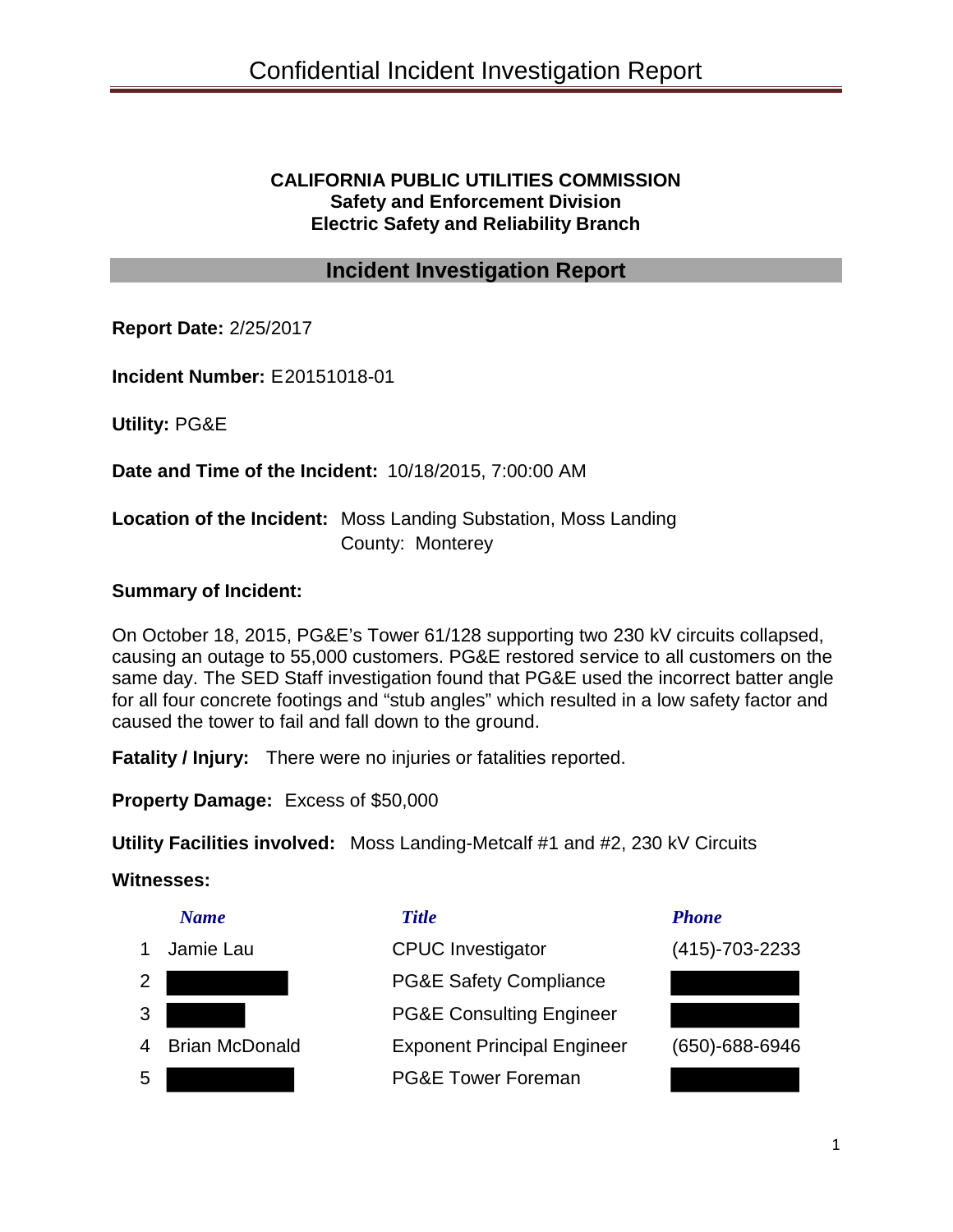

### **Observations and Findings:**

In March 2015, PG&E began the construction of Tower 61/268 as part of its substation upgrade project.

Tower 61/268 was located north of PG&E's Moss Landing Substation, just outside of the substation fence. The tower was designed to support two 230 kV Moss Landing- Metcalf transmission circuits, Number 1 and Number 2 (see Figure 1).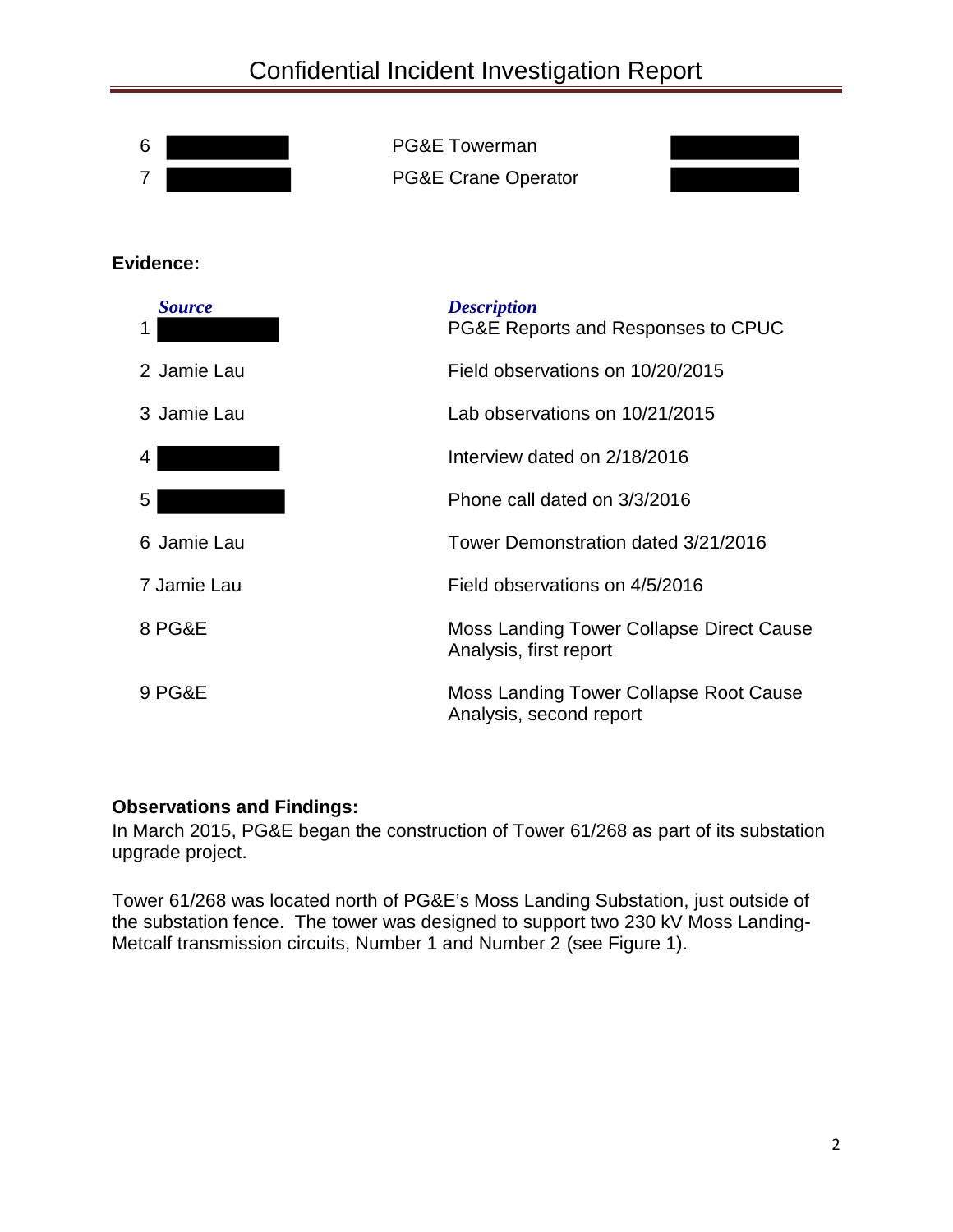

Figure 1

Tower 61/268 was a PG&E Type "G95" steel lattice, double circuit tower (see Figure 2). The last updated G95 tower design plans were in 1950 and they were hand drawn.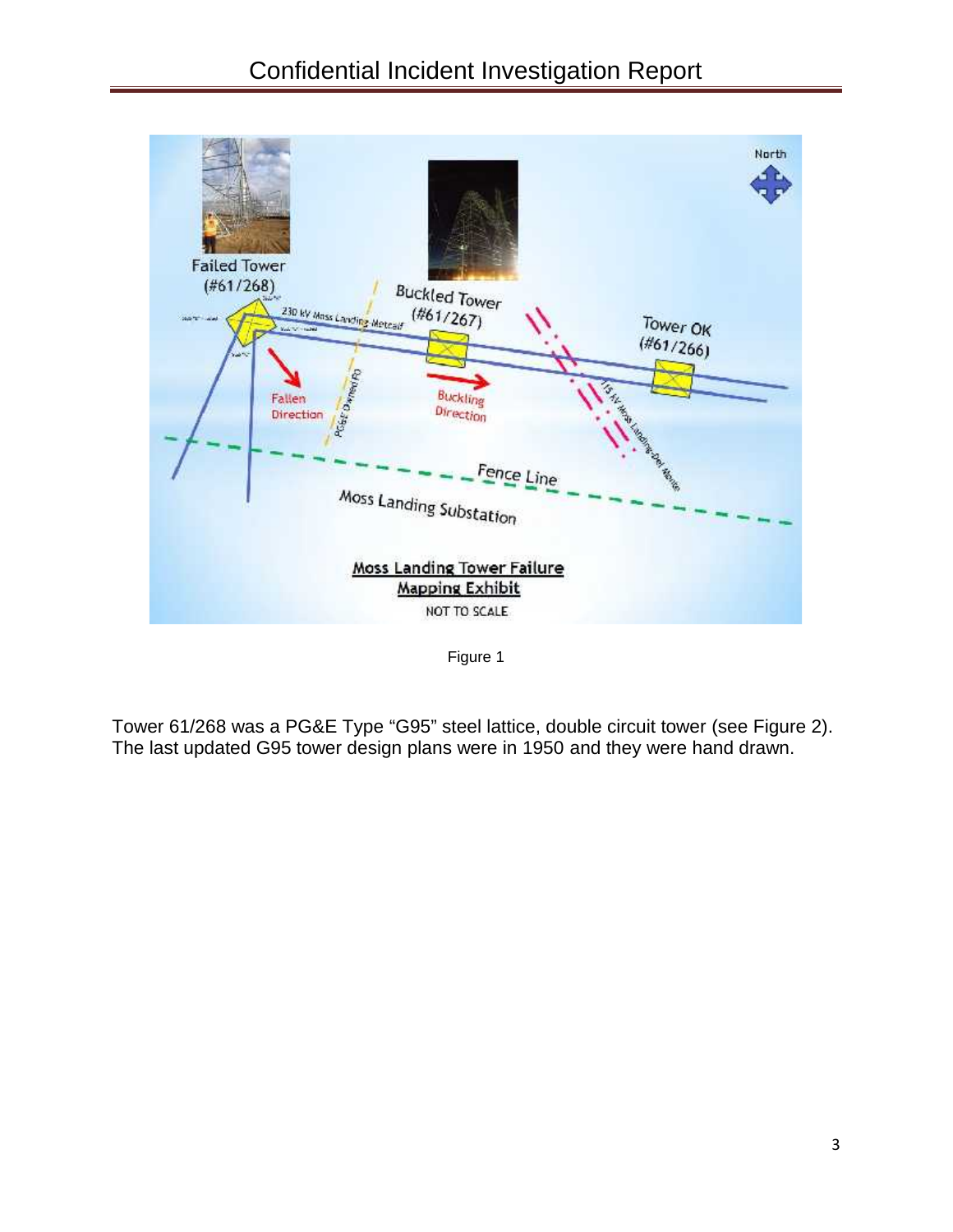

Figure 2 – G95 Tower from PG&E Record 403912

The first step in erecting Tower 61/268 is to create a "batter board", which is a wood template attached to a torpedo level (see Figure 3). A batter board sets the "batter angle" of the auger digging the foundation holes, so that the concrete footing and the "stub angle" will have the same batter angle. Figure 3c shows a batter board (with a batter angle of 2-5/8-inch by 12-inch) being used to ensure that the concrete footing and the stub angle share the same batter angle. If the batter angle is applied properly, the concrete footing and the stub angle should align with the tower leg.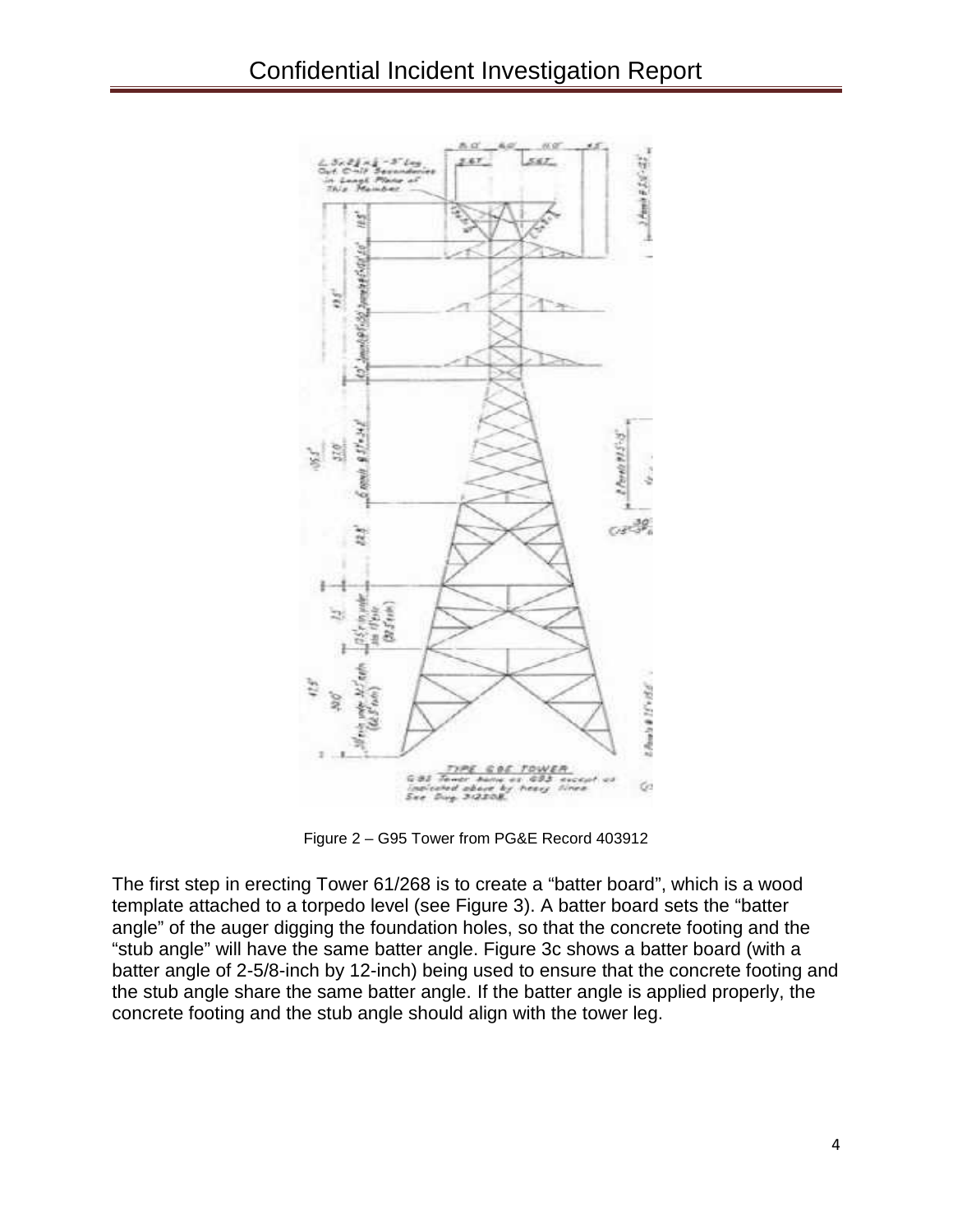

Figure 3: (a) Example of a batter board, (b) its use, (c) close-up of the bottom of a tower, detailing the concrete footing, stub angle, and tower leg.

In March 2015, PG&E began the foundation construction of Tower 61/268. The tower crew was led by Foreman and crew members Towerman

, Crane Operator **Contact Contract Contract Contract Contract Contract Contract Contract Contract Contract Contract Contract Contract Contract Contract Contract Contract Contract Contract Contract Contract Contract Contrac** 

 had prior experience with tower construction; however, it was his first time installing a G95 tower.

On March 17, 2015, the tower crew met for a morning tailboard, and reviewed Record 621915 (see Figure 4) for the dimensions to craft a batter board. The record was an 11-by-17-inch, reduce-sized photocopy of the original plan.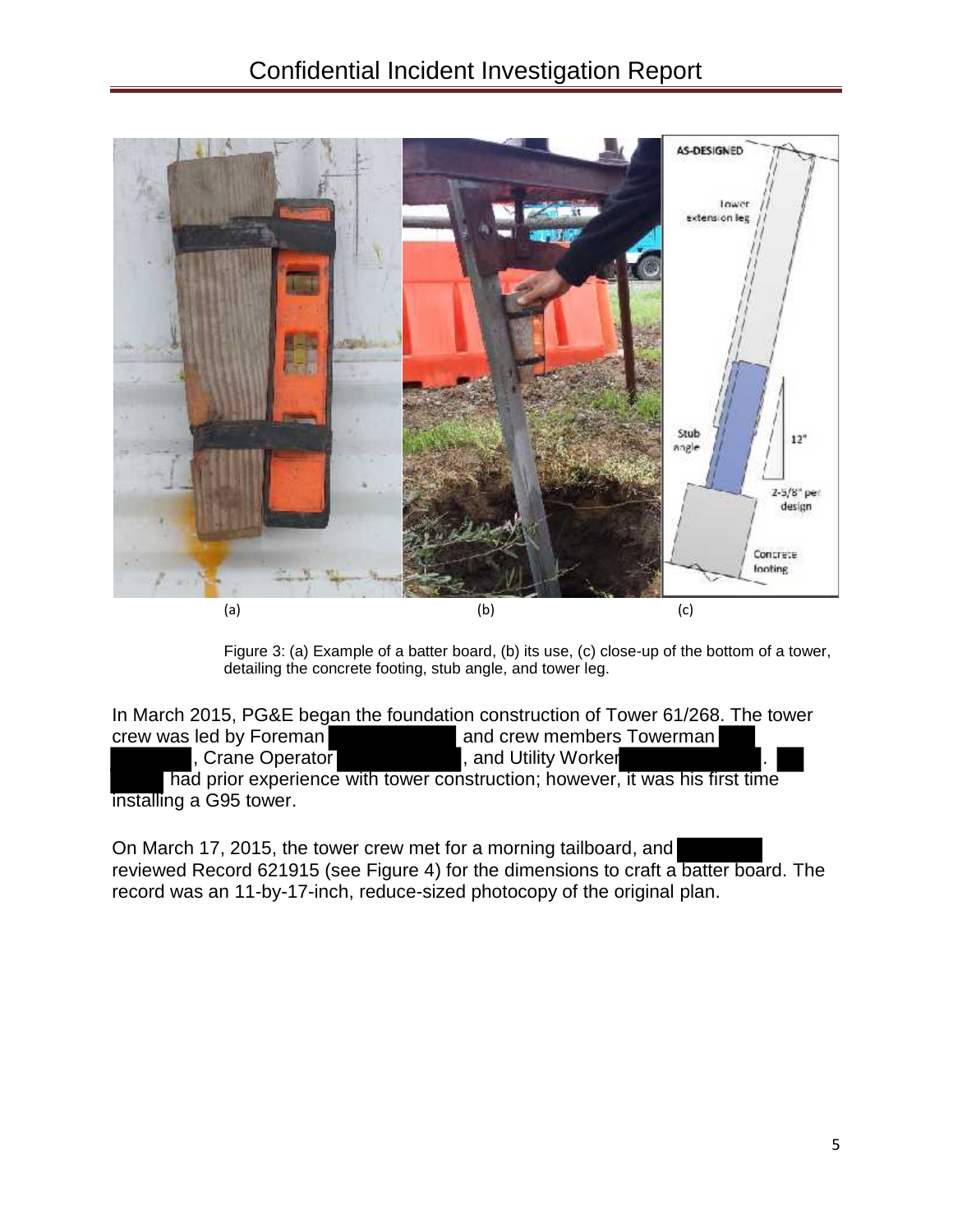

Figure 4 – Stub Angles from PG&E Record 621915

instructed to make the batter board, and verbally provided the dimensions to **the contract of the dimensions** on a pocket notebook, and with assistance, started making the batter board shortly after receiving work order.

Record 621915 had two batter dimensions for the concrete footing and stub angles (collectively referred to as "foundation stubs"): the "heel batter" and the "face batter." The heel batter had a lower slope  $-2-5/8$  inch by 12-inch – while the face batter had a higher slope – 1-7/8 inch by 12-inch (see Figure 5). The batter board is supposed to be crafted based on the heel batter and not the face batter.

 $1$  During the batter board making process, did not participate in cutting or taking measurements of the batter board. did help with inserting the lumber into the truck vise, which was for securing the lumber in place while cutting.  $\qquad \qquad$  observed the batter board making process as part of his training program.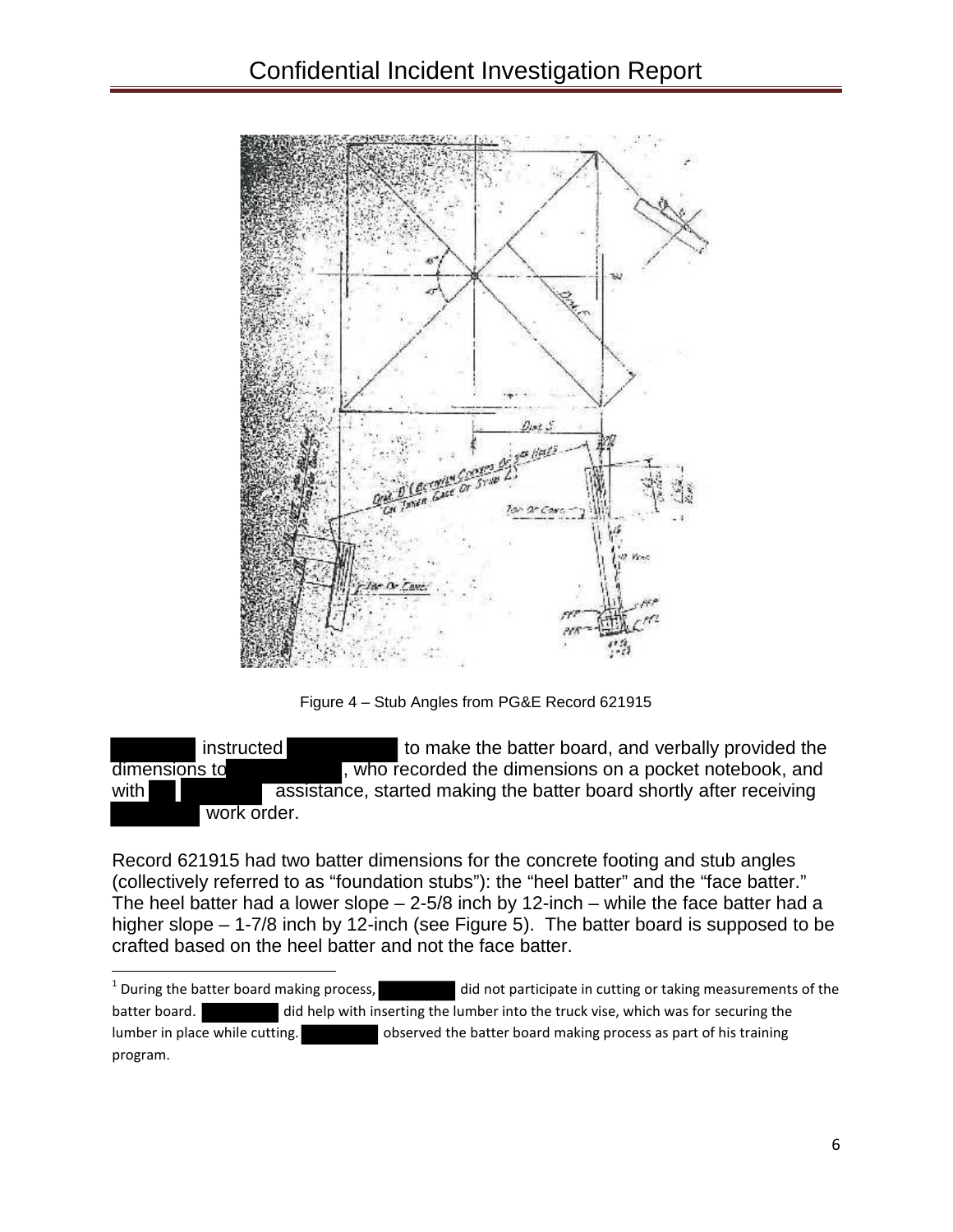## Confidential Incident Investigation Report



Figure 5 – Heel batter vs. face batter

 made the batter board on a truck located near the project trailer. Using the recorded notes as a reference, he drew the cut lines on a 2-by-4-inch lumber, and used an electrical skill saw to cut the lumber according to the cut lines. After cutting the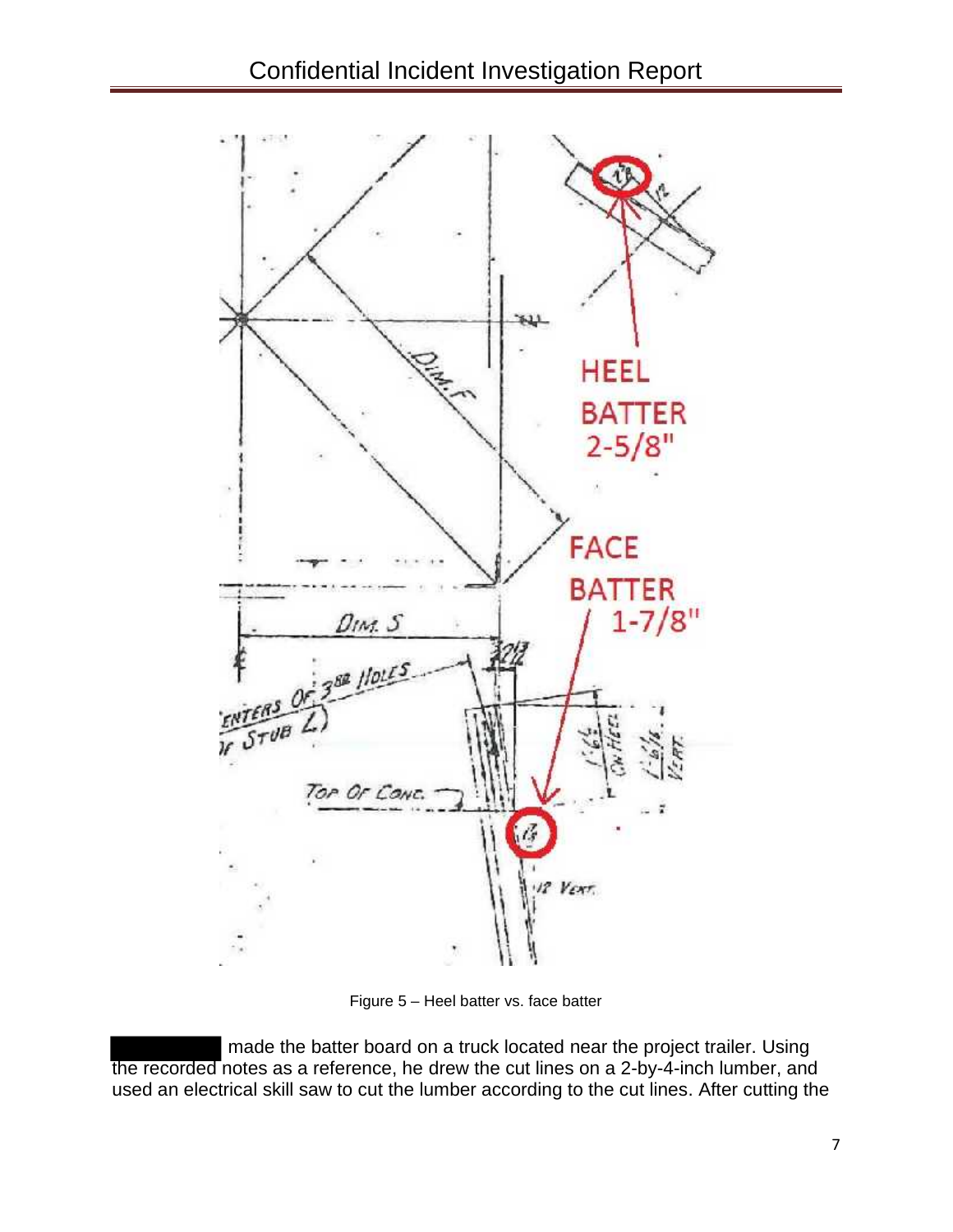lumber, **used a measuring tape to verify and confirm the dimensions** against his recorded notes and proceeded to attach a torpedo level to the batter board using an adhesive tape (see Figure 3).

presented the finished batter board to , who used a measuring tape to verify the board's dimensions against the ones on Record 621915.

On March 18, 2015, the tower crew used the batter board to angle the auger in preparation for digging the four foundation holes.

On March 19, 2015, was on vacation; his foreman role was substituted by . Using the same batter board, the tower crew dug all four foundation holes and angled the foundation stubs. The stubs' height and angles were adjusted through the adjustment knobs on a "ring template" (see Figure 6). The templates were set on the soil through shallow anchors.



Figure 6 – Sample of a template ring holding a foundation stub

The tower crew poured concrete into the holes after the stubs were placed into the desired position. During the concrete pouring process, the crew repeatedly verified the stub angles by using the batter board. The poured concrete was left to cure until April 7,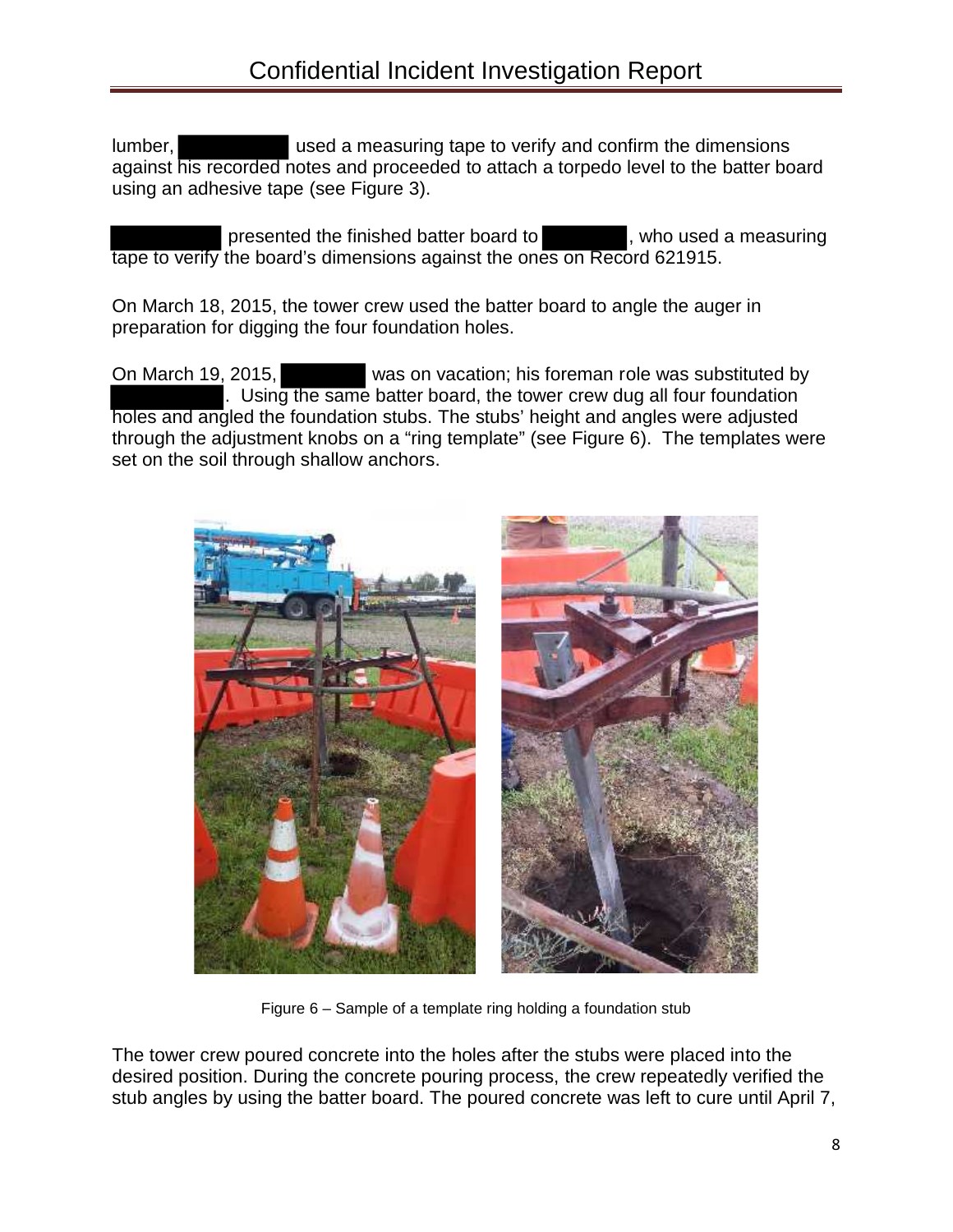2015, when all four ring templates were removed.

On April 7, 2015, was back to work as the Foreman of the tower crew.

Between April 7 and 8, 2015, the crew installed the 17.5-foot tower body extension. The body extension elements included tower legs, and diagonal, vertical and horizontal "lacing" members. The erection sequence included the following steps [corresponding to the images in Figure 7 below]: (1) loosely bolt four tower legs to the stubs; (2) assemble diagonal lacing members to a gusset plate; (3) connect or "lace" Legs A and B with pre assembled lacing members; (4) install additional lacing members, followed by a horizontal "stringer" and vertical "strut".

The lacing sequence (steps  $2 - 4$ ) would then be repeated between Legs D and C, Legs B to C, and then Legs D to A to complete all four sides of the tower.



Figure 7 – Tower Body Installation Process

During the tower body installation, found the pre-assembled lacing members were about one inch off when connecting to the tower legs. The crew was able to bend the tower legs with their arms to fit (or force fit) the pre-assembled lacing members.

While connecting the horizontal stringer between Legs D and A (the last side of the tower to be laced), saw a gap of two to four inches between the two legs and stringer (see Figure 8 and  $\overline{9}$ ). Due to the significant gap, the crew was not able to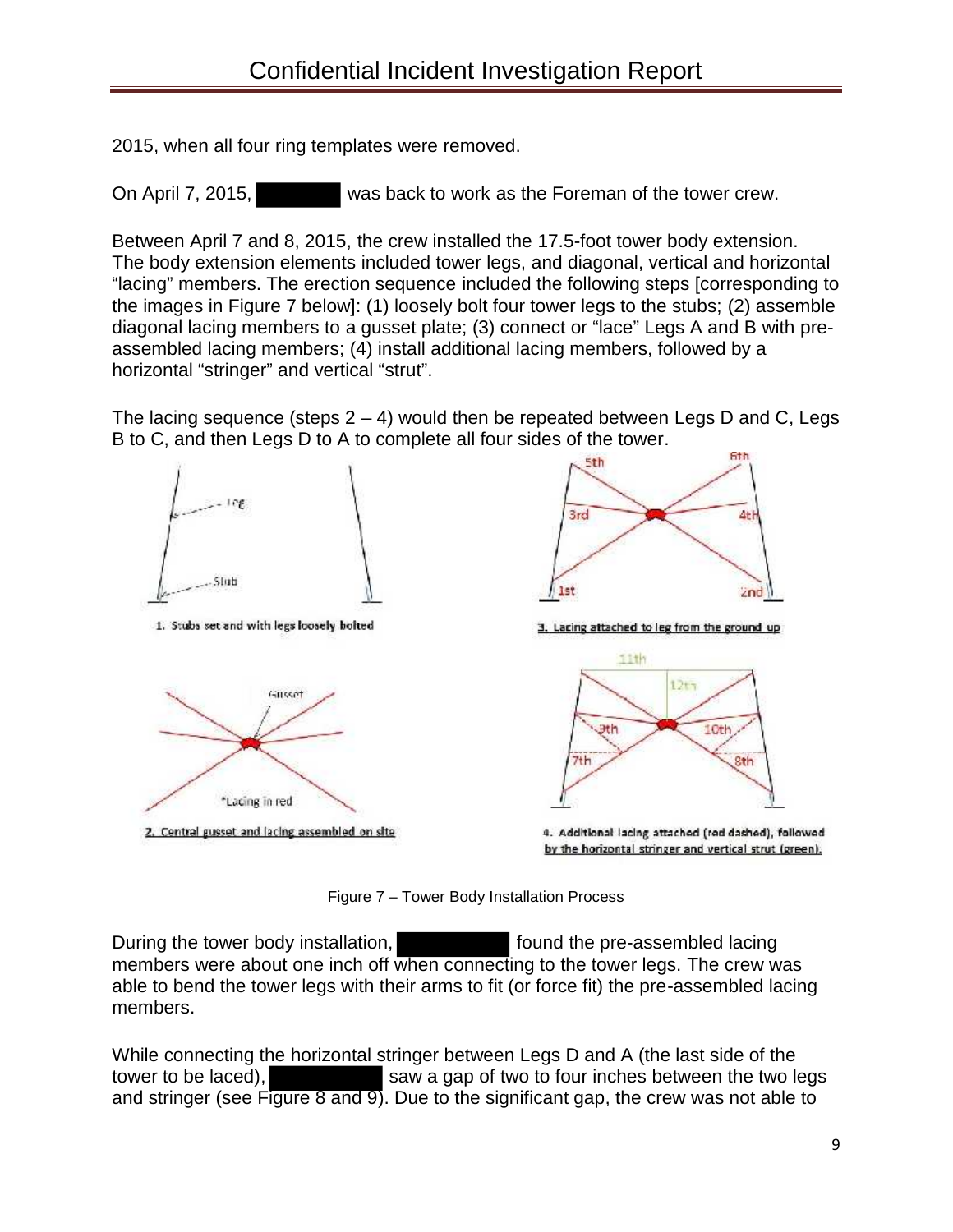use their arms to force fit. The crew decided to use a chain hoist (see Figure 10) to pull Legs D and A to close the gap to the stringer.

believes that a gap under 6 inches was acceptable to be force fit; however, anything over 6 inches would require manager's attention.



Figure 8 – Tower Legs Identification



Figure 9 - Stringer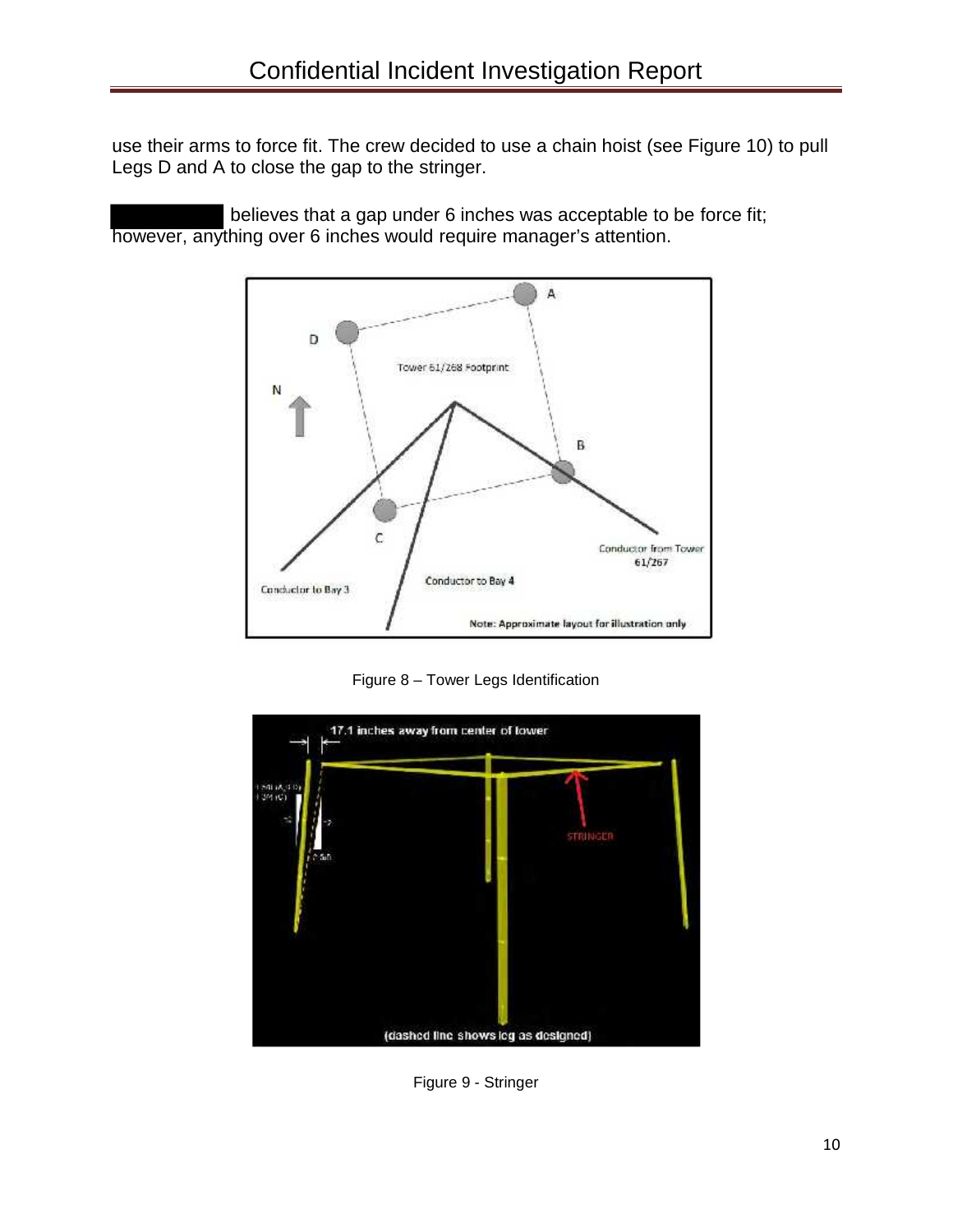

Figure 10 – Example of a chain Hoist

On September 9, 2015, a PG&E tower crew that consisted of

, and  $\blacksquare$ , visually inspected the tower, including the foundation stubs, before stringing conductors on the tower. They did not find any visible crack on the foundation stubs.

After the tower installation, the batter board was discarded, and on October 11, 2015, PG&E's line crew installed conductors on the tower.

On October 18, 2015 at 0700 hours, a Dynegy employee from the adjacent Moss Landing Power Plant noted Tower 61/128 collapsed and immediately notified PG&E (see Figure 11). PG&E reported the incident to CPUC at 0909 hours. Service to 55,000 customers was affected and restored by 2359 hours on the same day.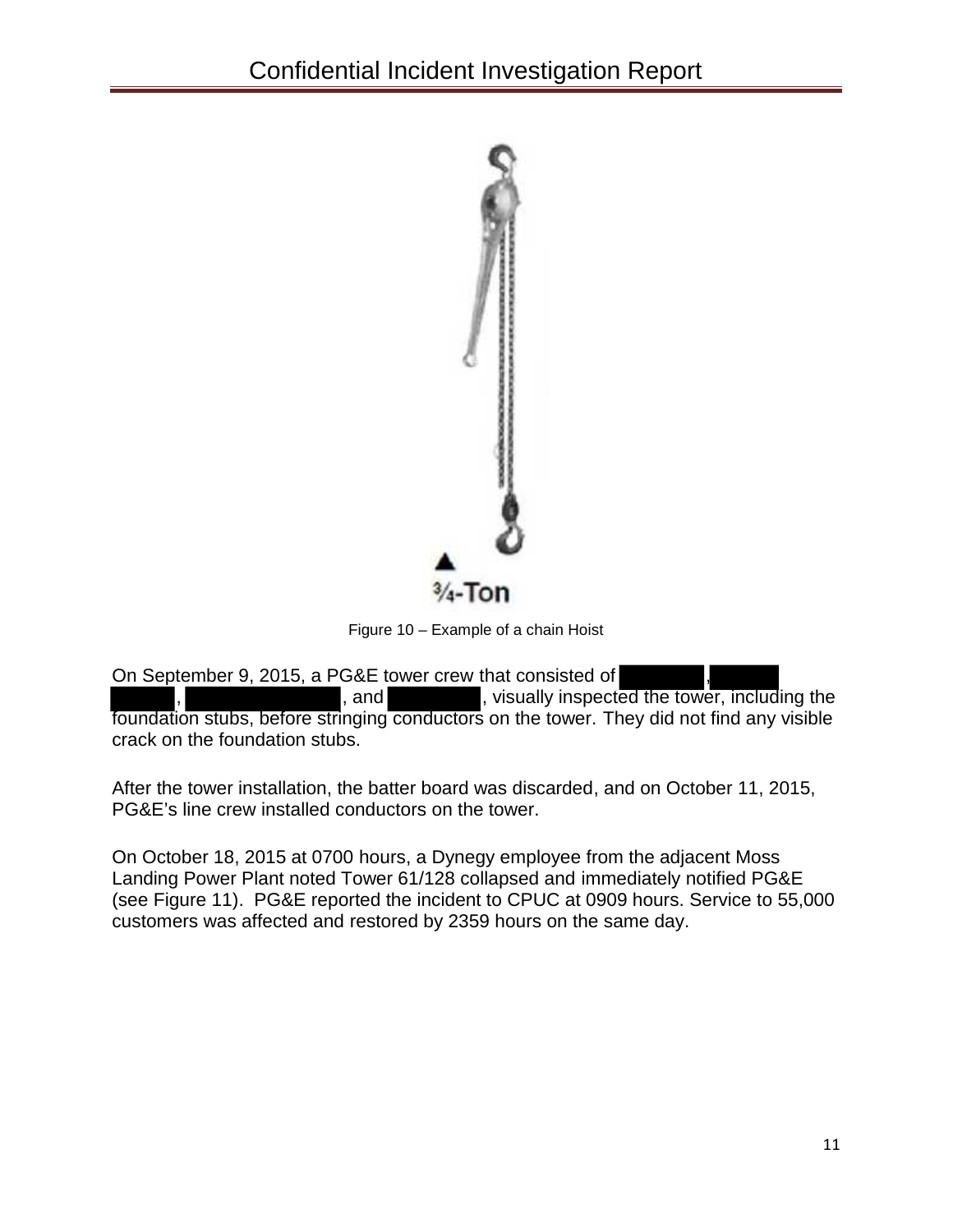

Figure 11 – Collapsed Tower 61/268

Besides the collapsed Tower 61/268, the adjacent Tower 61/267 buckled at its midsection due to longitudinal load imbalance from the collapsed tower (see Figure 12). Following the incident, PG&E inspected Tower 61/267 and determined it was not the source of failure. Tower 61/267 was later repaired and put back in service.



Figure 12 – Buckled Tower 61/267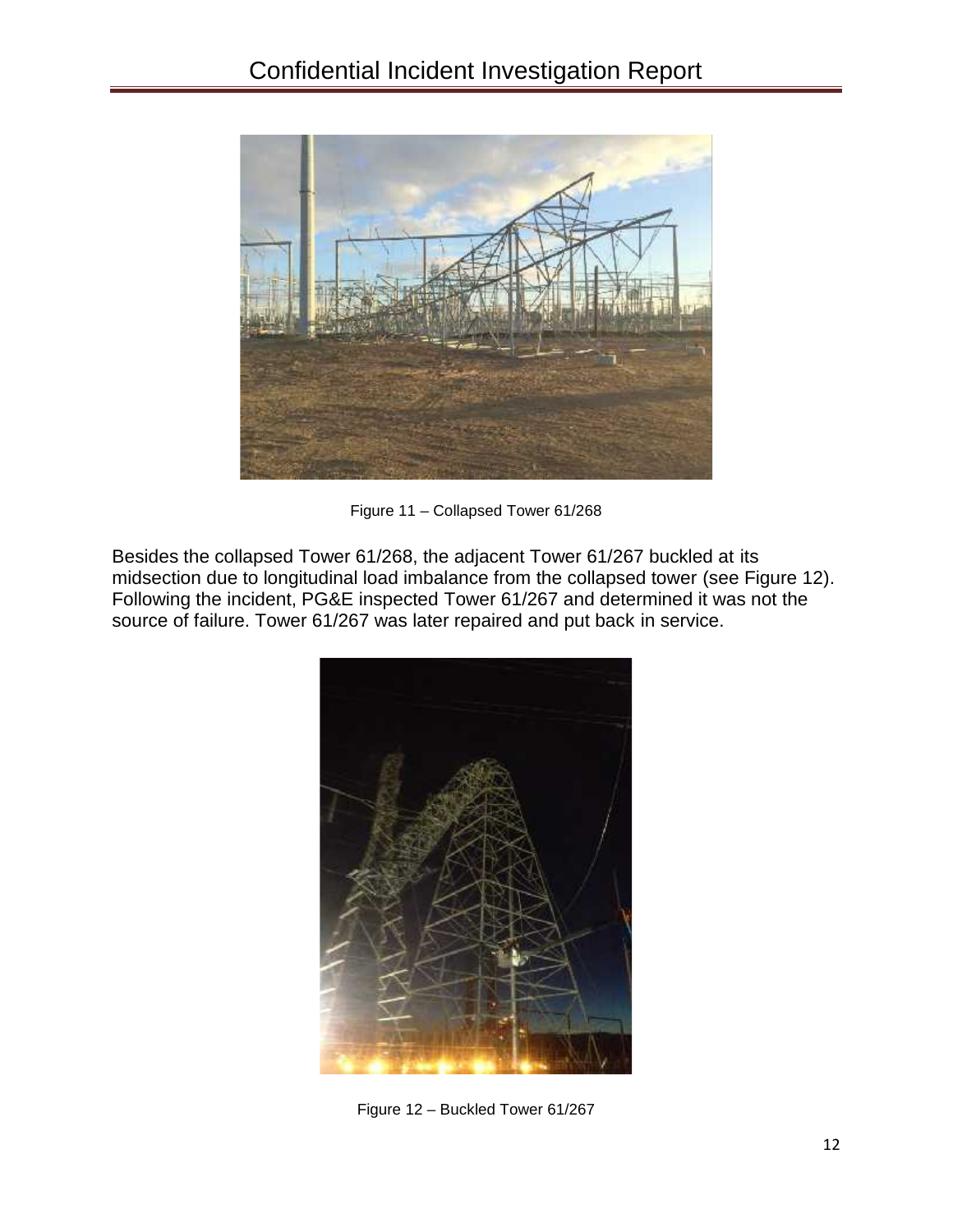On October 20, 2015, SED staff (Staff) visited the incident location and discovered that the collapsed tower was gathered in a pile near the pre-collapsed Tower 61/128 location. The foundation stubs were transported to a lab for failure analysis.

On October 21, 2015, Staff visited the lab where the stubs were being materially analyzed and noticed that Stub D and Stub B had rust on their cracked surface (see Figure 13). This suggests that sometime after the tower was installed, a stress fracture occurred on Stub D and Stub B. This stress fracture could have been caused by the bending moment created when the tower leg was forcefully aligned and bolted onto the foundation stub.



Figure 13 – Stub A through D

Tower 61/128's designed safety factor (without the force fit) was 2.0 $^2$ ; GO 95 requires such towers to be designed with a minimum safety factor of 1.5.

PG&E's first Tower Collapse Direct-Cause Analysis report, dated December 31, 2015, concluded that the tower collapsed due to all four foundation stubs not being aligned properly as indicated in the design plans. The stubs were designed to have a heel batter of 2-5/8 inches by 12-inches, but the as-measured heel batter was 1-5/8 inches by 12

 $2$  Tower 61/128's designed minimum safety factor for the foundation was its "drilled pier uplift resistance", which is 2.0; in this case, the tower did not fail under this mode, but failed as a result of excessive bending moment at the stubs' critical sections (along the bottom bolt holes), which caused the actual safety factor to be less than 2.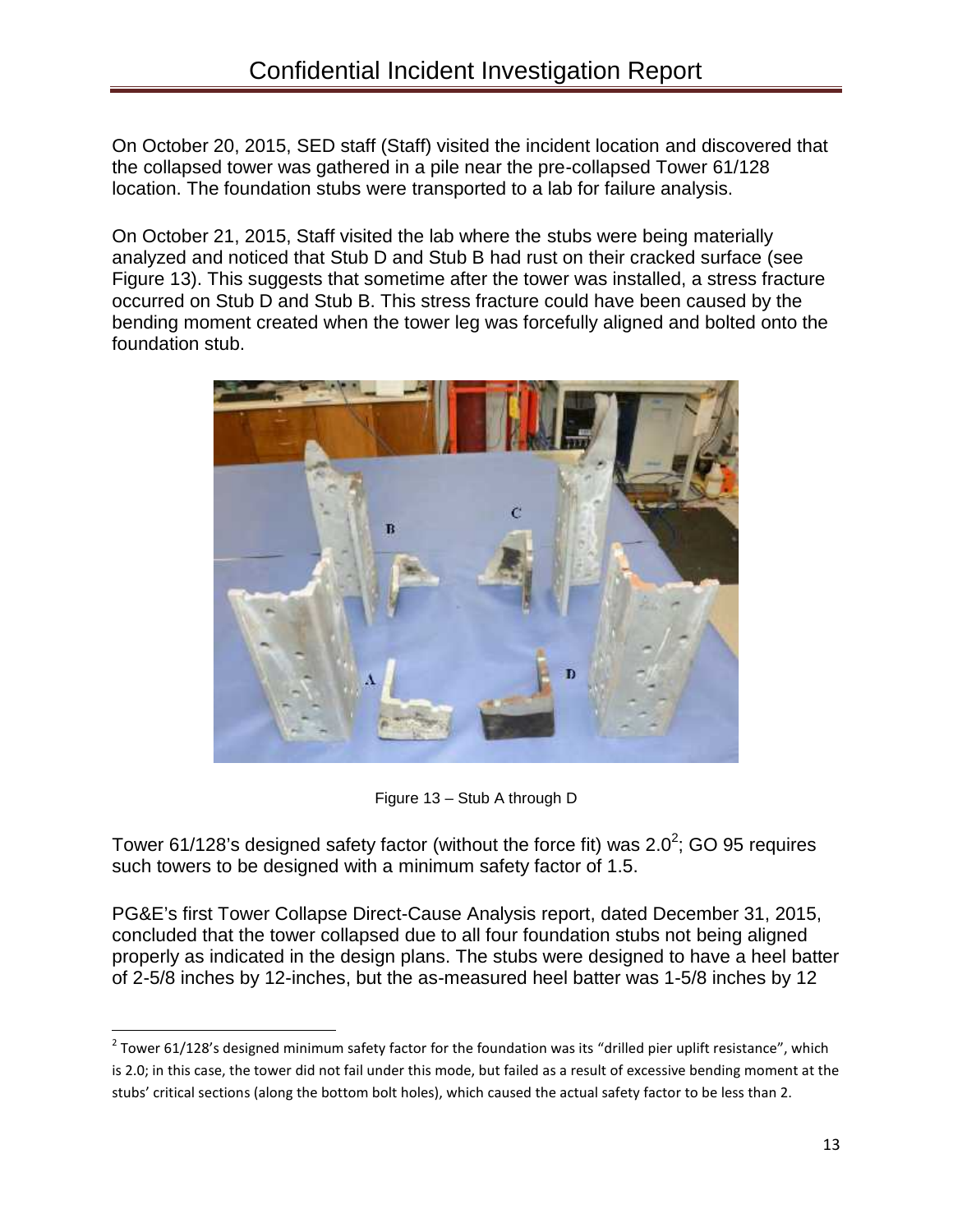inches for Stubs B, C and D, and 1-6/8 inches by 12 inches for Stub A $^3$ . Thus, the foundation stubs were misaligned.

As a result of the misaligned stubs, the attached tower legs did not fit well with other components of the 17-5-foot tower body extension during assembly. In order to close the gaps, the PG&E crew connected the tower segments by force fit; in doing so, the tower legs produced bending moments in the stub angles which exceeded their stress limits, eventually cracked, and caused tower to collapse.

On February, 18, 2016,<br>indicated to Staff that he recalled<br>instructing to make a "1-7/8-inch batter board"; instead of "2-5/8-inch"<sup>4</sup> as prescribed by PG&E's Record 621915.

On March 3, 2016, indicated to the Staff that although he had no recollection of doing so, he believed that he might have mistaken the face batter with the heel batter on the same drawing, and provided the mistaken dimension to in making the batter board.

On April 5, 2016, Staff re-visited the incident location and noticed that the collapsed Tower 61/128 was replaced by two tubular steel poles (see Figure 14) at a nearby location.

 $^3$  Immediately after the tower collapsed, PG&E chipped away foot concrete around all four stubs so that samples of the stubs could be removed for testing and to expose sufficient stub to measure its location and orientation. PG&E believes Stub A's 1/8-inch heel batter deviation was due to impact of the hammer used to chip the concrete, and did not predate the tower collapse.

<sup>&</sup>lt;sup>4</sup> In a follow-up interview with dated May 9, 2016, Staff questioned how he could recall a specific dimension from nine-months ago. indicated "1-7/8-inch" stood out for him because that was the only "1-7/8-inch tower" he had done in year 2015. Also, he indicated that batter boards in the one-inch range are usually used on "115 kV jobs", so using one on a 230 kV tower also stood out for him.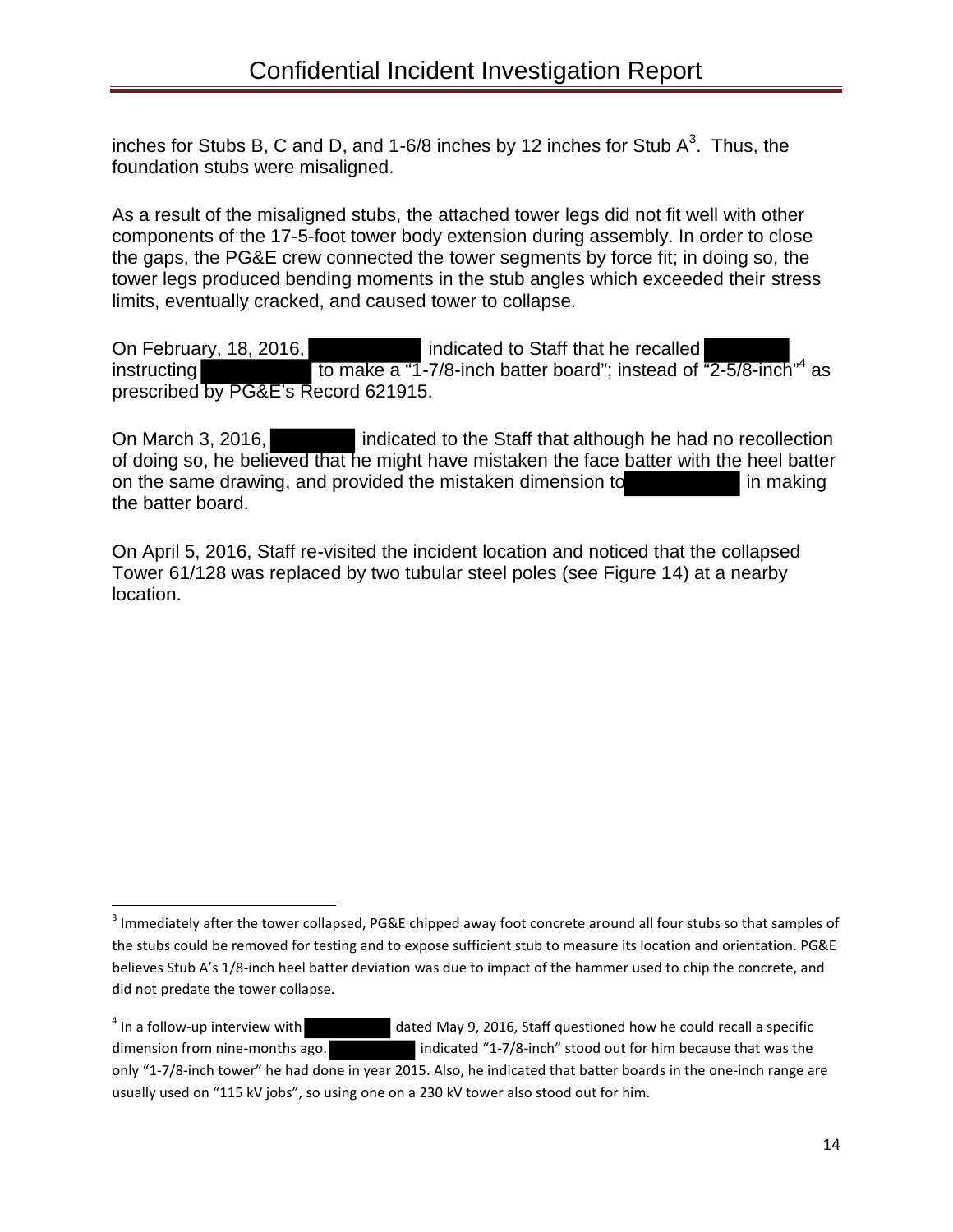

Figure 14 – New tubular steel poles replacement

PG&E's second report, Tower Collapse Root-Cause Analysis dated April 5, 2016, concluded that the tower collapse was initiated by misaligned stubs "due to a human error in determining the drawing heel batter; and the subsequent communication of this incorrect heel batter to the crew for use in setting the stub angles." However, PG&E was not able to identify the specific human error and miscommunication events that have caused the misaligned stubs.

On May 4, 2016, in a data request response, PG&E indicated that the safety factor for the failed foundation stubs was actually 0.62, upon installation of the 230 kV circuits. The actual built safety factor of the foundation stubs did not meet GO 95, Rule 44.1, Table 4's minimum requirement of 1.5 for Grade "A", steel tower construction.

PG&E's addendum to the Tower Collapse Root-Cause Analysis report dated August 17, 2016, stated that a human error was "made at some point during the tower erection process (from construction receiving job package to installation of the stub angles)". Also, there was "most likely a misreading or miscommunication related to the stub angles and that during the construction process, the correct batter angles were not obtained."

In a letter dated September 15, 2016, PG&E indicated that it was not able to determine the specific reason of the misaligned stubs because of the questionable reliability of information being recalled by the tower crew, and the lack of documented evidence to review. PG&E did not have a practice of documenting work performed and capturing as built dimensions.